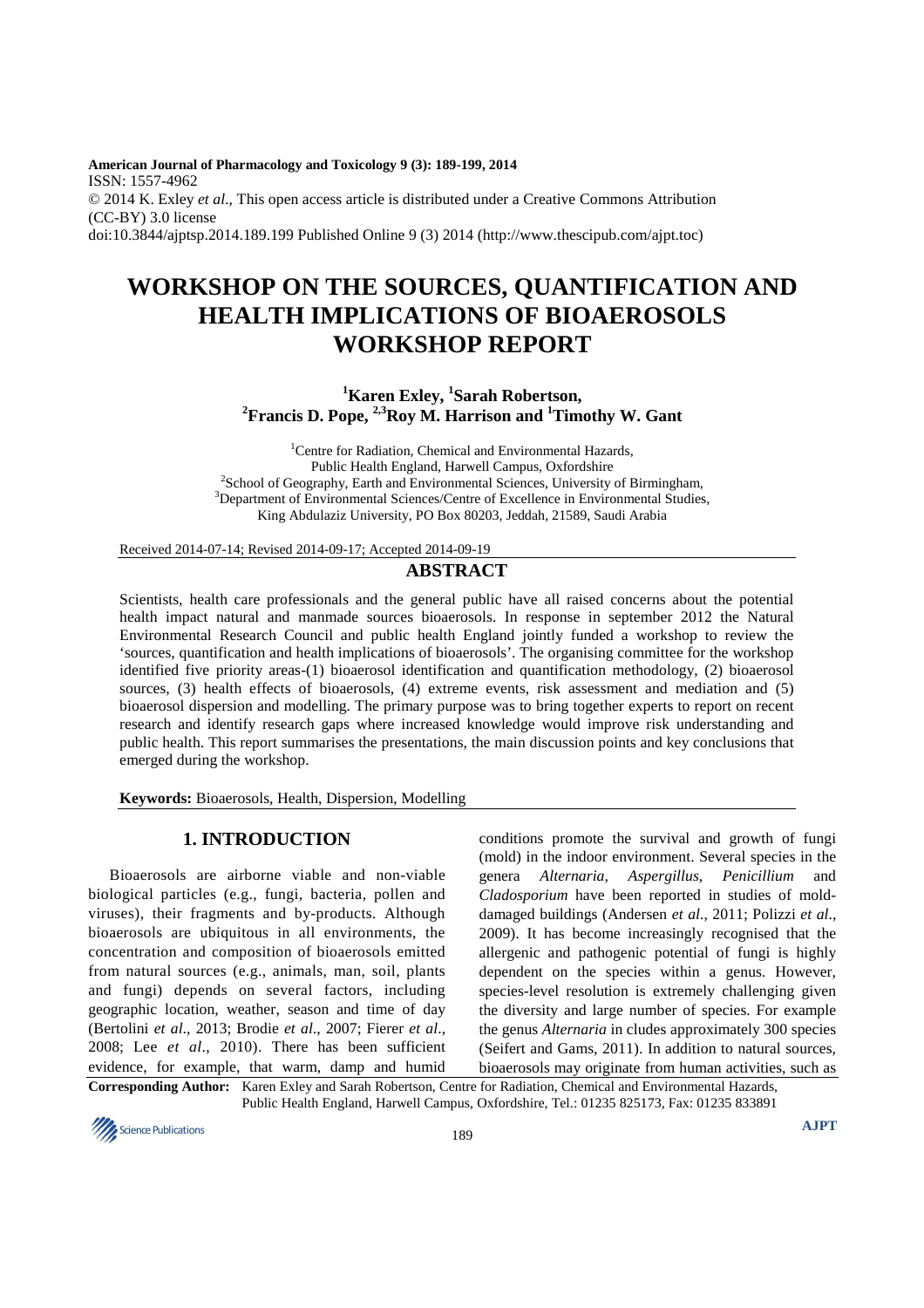industry, farming, waste disposal and agriculture. In recent years there has been a strong shift towards more sustainable waste disposal practices, such as composting and recycling, particularly following the adoption of the European Union (EU) landfill directive (1993/31/EC). Under the landfill directive, targets have been set to reduce the amount of biodegradable municipal waste being sent for disposal to landfills to 75% of 1995 levels by 2020. However, a consequence of this transition towards more sustainable forms of waste management has been increasing concern about the potential health risks associated with bioaerosols emitted from composting sites. The complexity associated with the evidence based regulation of bioaerosols was articulated in the workshop with the presentation of Dr Rob Kinnersley who outlined the challenges faced by the environment agency in regulating bioaerosols from composting and intensive farming sites. Major knowledge gaps in hazard characterisation and exposure assessment, however, have made it difficult to carry out an objective evaluation of risk. Furthermore there needs to be a consideration of the future effects of climate change on the bioaerosol exposure. Increases in the intensity and frequency of extreme weather events and consequently to impacts on bioaerosol dispersion have already been observed (D'Amato *et al*., 2013; Gioulekas *et al*., 2004). However, to address these concerns it is clear that much greater understanding of exposure is required and for this improved methods to quantitatively and qualitatively analyse bioaerosol samples are needed.

On September 13/14, 2102 the Natural Environmental Research Council (NERC; an executive non-departmental public body in Britain; Polaris House, North Star Avenue, Swindon, SN21EU, UK) and Health Protection Agency (now; Public Health England; Chilton, Didcot, Oxon, OX11 0RQ, UK) jointly funded the first ever dedicated workshop to review the 'sources, quantification and health implications of bioaerosols at the University of Birmingham. Spread over one and a half days, this workshop consisted of presentations by invited speakers as well as small break-out group discussions on focussed topics related to bioaerosols. There were five main areas of focus during the workshop: (1) Bioaerosol sampling and quantification methodology, (2) bioaerosol sources, (3) health effects of bioaerosols, (4) extreme events, risk assessment and mediation and, (5) aerosol dispersion and modelling. The overall objective of this UK-based workshop was to

bring together leading UK experts from academia, government and industry to report on the most recent research findings and to identify knowledge gaps where future research is needed. There were also a number of talks from researchers and academics from across Europe since the issues that surround bioaerosols in the UK are most likely to be of relevance to all European Countries. The following report summarises the discussions and conclusions from each of the five themes and outlines the main concerns and challenges identified by attendees that must be addressed.

## **2. MEETING REVIEW AND DISCUSSION**

## **2.1. Bioaerosol Sampling and Quantification Methodology**

For the analysis and precise quantification of bioaerosols, it is first important to obtain bioaerosol samples that accurately represent the wider environment from which they were taken. There are presently no standardised methods for bioaerosol sampling. Martin Gallagher (University of Manchester) and Alan Bennett (Health Protection Agency) gave presentations on the various sampling methods that can be used to collect air samples from bioaerosol sites and the evolution of these methods over many years. Before deciding on a method of air sampling it is necessary to consider the type of biological species that it is desired to detect as this will likely influence the choice of the air sampler. For example it may be necessary to have some prior information on the likely concentration range, the size of the particle and whether it will remain viable in the collection process if post collection culture is required and the volume of air it will be required to sample. Four commonly used bioaerosol sampling methods are; (1) impactors where the sample is collected onto a solid surface such as a culture plate, (2) impingers where the sample is collected into a liquid, (3) cyclone samplers where the sample is collected dry and, (4) filter samplers which as the name suggest filter particles from the air (Gandolfi *et al*., 2013; Williams *et al*., 2013). While their physical and biological collection properties differ considerably, all bioaerosol samplers have one thing in common: None of them are capable of fully capturing all bioaerosol species. For that reason all four samplers are most certainly likely to qualitatively and quantitatively underestimate the actual numbers of bioaerosols. Attendees repeatedly emphasised a pressing need to

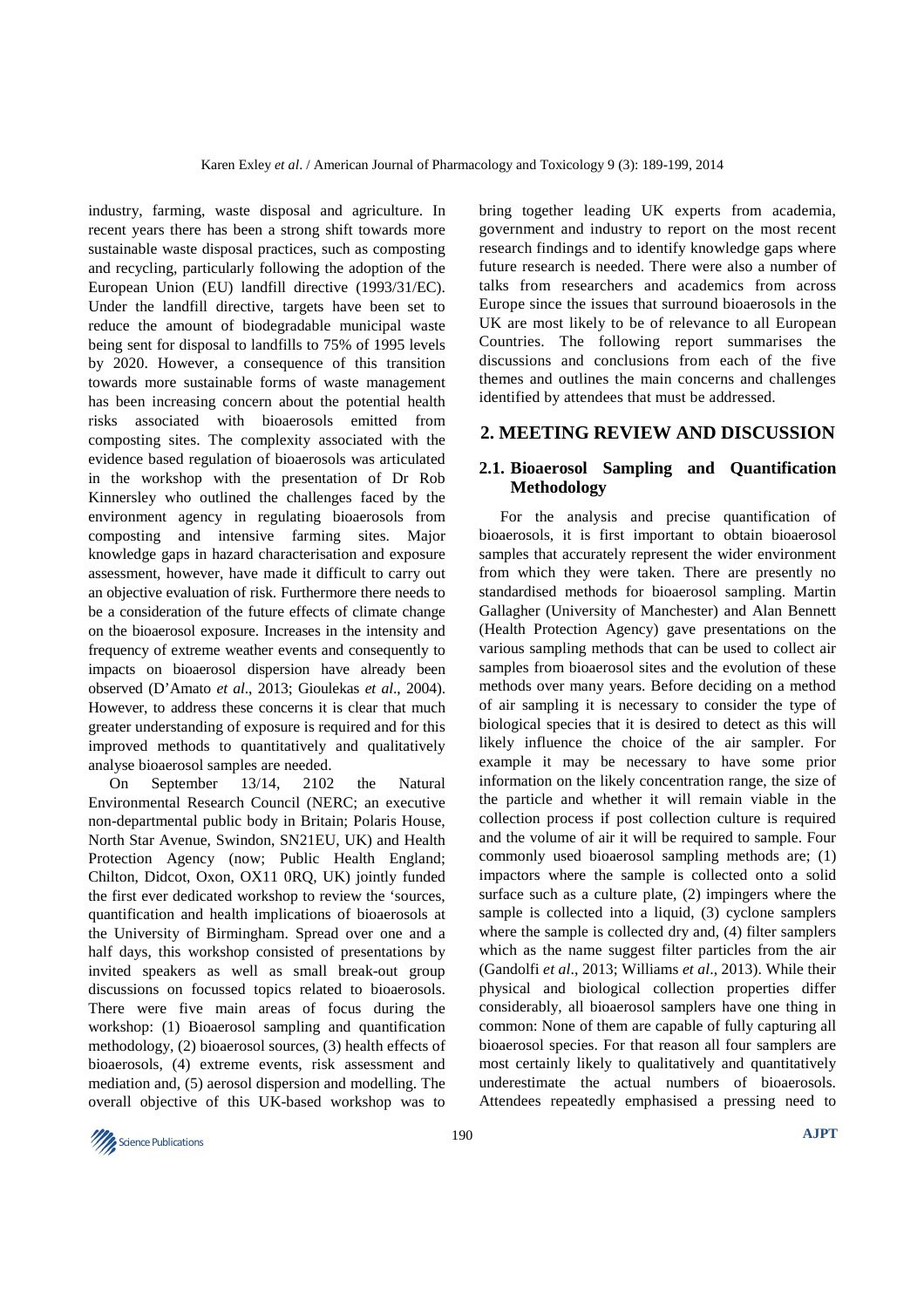address concerns about sample integrity during collection, transportation and storage and the necessity for longer sampling times and increase in the number of samples. As concentration levels of bioaerosols can vary dramatically there is also a need for better understanding of the effect environmental factors may have on sample efficiency. Finally, once the sample is collected then there is the challenging task of identifying the species present in the samples.

Catherine pashley (University of Leicester) provided an overview of the various methods for the analysis of fungal species in collected samples. Traditionally this has been based on the microscopic analysis of spore trap samples or culture analysis. Apart from being timeconsuming, labour intensive and expensive, results obtained by culture methods represent only a small fraction of the total bioaerosol diversity found in a given environment (Gandolfi *et al*., 2013). Furthermore bioaerosols not viable or culturable under the imposed media conditions will not be detected, thus producing a potential underestimate or distorted picture of the health impact of bioaerosol exposures. Microscopy based methods suffer many of the same limitations in being laborious, time consuming and prone to human error, as well as analysis being limited to those species that are easily distinguished by their appearance (Gandolfi *et al*., 2013).

Efforts to improve our understanding of the health risks of bioaerosol exposures have therefore focussed on developing new molecular approaches capable of identifying bioaerosols regardless of their viability or appearance. In developing new methods the focus has first been on techniques that qualitatively improve the qualitative recognition of fungal species, followed by quantification. Particular attention has been given to developing high-throughput molecular techniques, such as High Throughput Sequencing (HTS) and microarrays. All these methods take advantage of genome sequence variation within large repeat arrays, such as ribosomal DNA (rDNA) to differentiate fungi at the species level. Three regions of the fungal genome have potentially sufficient diversity amongst species to allow their use in species recognition and quantification (for a detailed review see (Lindahl *et al*., 2013)). These are the Internal-Transcribed Spacer (ITS) regions and the Large Subunit (LSU) regions (**Fig. 1**). These regions can be amplified across species by virtue of the conserved parts of the genome between them.

Generally molecular methods for fungal identification that employ diversity of these regions rely

on amplification of the sample, followed by either Sanger-clone based sequencing, hybridisation to specific probes or HTS methods to analyse the regions. Sangersequencing strategies have been successfully used by Pashley *et al*. (2012) and others (Robertson *et al*., 2013) for accurate fungal identification. However, this method is laborious, requiring the picking of multiple clones followed by ligation of the amplification product into a suitable vector, making it unsuitable for routine monitoring. Another method that has been explored is amplification of products from these gene regions followed by hybridisation to specific probes anchored in a microarray format. Preliminary data (unpublished) from Pashley and Gant has shown some utility in this method. However, the level of diversity in the fungal genome is low with often only a few single nucleotide changes between species. This renders the design of specific probes very challenging, particularly when they require similar hybridisation characteristics in order to be located on the same microarray for co-hybridisation. Preliminary data indicates the method may be suitable for genus identification where there is more diversity in the genome sequences but difficult for the species level where there is likely a high potential for the missidentification of species. Finally further deployment of the method will be limited by its cost.

The cost effectiveness of HTS methods has led to this being the preferred option for the molecular identification of fungal species. It does not suffer from the problem of a requirement for cloning and picking of the amplified products and does not require complex probe design and hybridisation. It does though require careful optimisation of the bioinformatic pipeline for the data to ensure that the correct species are being identified and in the correct diversity. Application of this methodology for bacterial sequencing utilising the 16S ribosomal sub unit region (Janda and Abbott, 2007) suggests that this is the method of choice and several groups are now actively involved with development on several HTS platforms. Initial application to defined samples has shown substantial utility (Brown *et al*., 2013; Tonge *et al*., 2013). This method holds the greatest promise for the qualitative assessment of fungal species in bioaerosols, but quantisation will require further development. The reasons for this are that these regions of the fungal genome are present in multiple copies and the spores themselves are multicellular. It will be necessary to determine copy number and cells per spore for each species of interest in order for HTS methods to develop into quantitative tools.

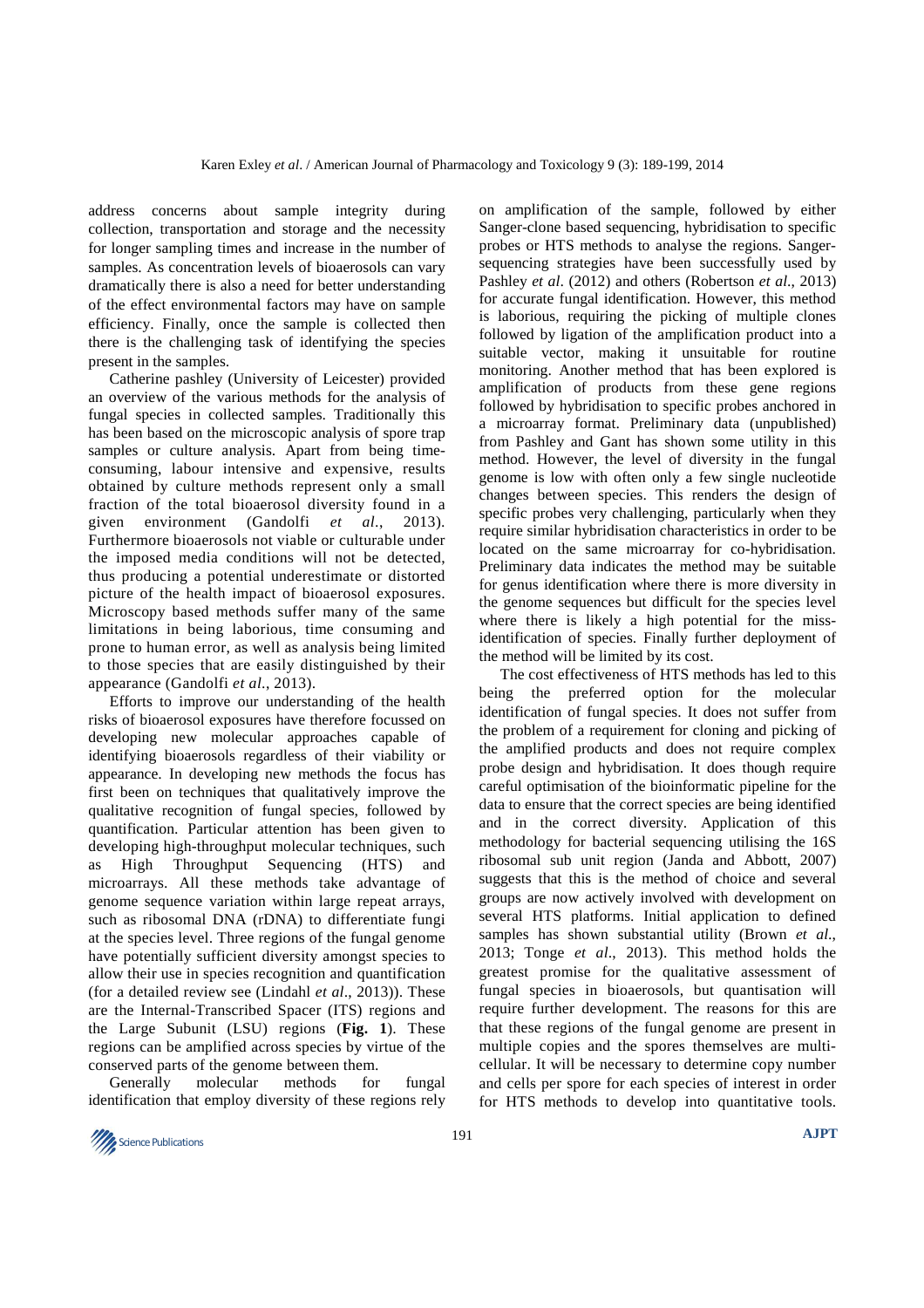

Karen Exley *et al*. / American Journal of Pharmacology and Toxicology 9 (3): 189-199, 2014

**Fig. 1.** Variable regions of the fungal genome

It is not just speciation that is important in associating adverse health effects with bioaerosols but also the amount of the allergenic macromolecule in the sample and mycotoxins. The all ergenicity of a bioaerosol is dependent not only on the species distribution and quantity in the sample but also the conditions under which growth has taken place as the expression of allergenic proteins can alter depending on the environmental conditions in which growth occurs. Analysis of these molecules using mass spectral approaches was covered in some detail by Lennart Larsson of the Lund University, Sweden. Dr Larsson demonstrated how mass spectral approaches can be used to detect proteins, carbohydrates and lipids in these samples and also how this approach can be applied to molecular epidemiological studies to examine associations between particular fungal molecules and adverse health outcomes.

The approaches outlined by Drs Pashley and Larsson applied to samples offer substantial benefits to molecular epidemiology and opportunities for causation to be established between fungal species, allergenic molecules and adverse health outcomes.

#### **2.2. Bioaerosol Sources**

Three areas of bioaerosol source were explored at the workshop; indoor air, outdoor air and occupational exposure that can encompass both indoor and outdoor exposure. These were explored separately by three speakers; Malcolm Richardson (University of Manchester) dealt with the topics of indoor mold, actinobacteria and allergy, Brian Crook (Health and Safety Laboratory UK) addressed outdoor air sources and composting and Wijnand Eduard (National Institute of Occupational Health, Oslo) occupational exposure. In all three of these areas there was an obvious need for more research due to some fundamental deficiencies in understanding. In particular, the workshop presentations

highlighted the crucial need to support and fund research activities on indoor mold to address the recognised health risks and associated public concern. Indoor mold affects not only surfaces in the building but furnishings and air quality. In particular there is a challenge with damp affected buildings and a number of pathogenic fungi have been detected in air collected from moisture affected buildings. While studies have reported ill effects in relation to indoor mold exposure, further research is needed to better establish the causative species and allergenic proteins resulting in the health effects. Indoor mold affects not only buildings of poor quality but also those affected by flooding events. Furthermore, it has recently become apparent that modern buildings designed to retain heat and save energy can present an environment that encourages indoor mold growth. Indoor molds grow at lower humidity and temperature levels than are required for bacteria (Gravesen, 1979). This means they are particularly well suited to growing in the indoor environment. Reports indicate the prevalence of indoor damp in Europe and North America to be 10-50% (WHO, 2009). Others have estimated the figure closer to 20% (WHO, 2009). In either case this represents a substantial amount of occupied living space. Moreover, as described previously there currently are no standardised methods for assessing bioaerosol species and exposure, making interpretation of existing data difficult, particularly across studies. For indoor mold health effects the strongest link so far established is that inhaling mold spores in residential or occupational settings may cause allergic reactions (Engvall *et al*., 2001; Fung *et al*., 2003; Karvala *et al*., 2008). Other studies have also suggested a potential link between exposure to mold spores, including many Aspergillus species and the prevalence of asthmaand respiratory infections (Denning *et al*., 2006; Moorman *et al*., 2011; Mortensen *et al*., 2011). Finally, despite the fact that myocotoxins and other fungal metabolites are known to

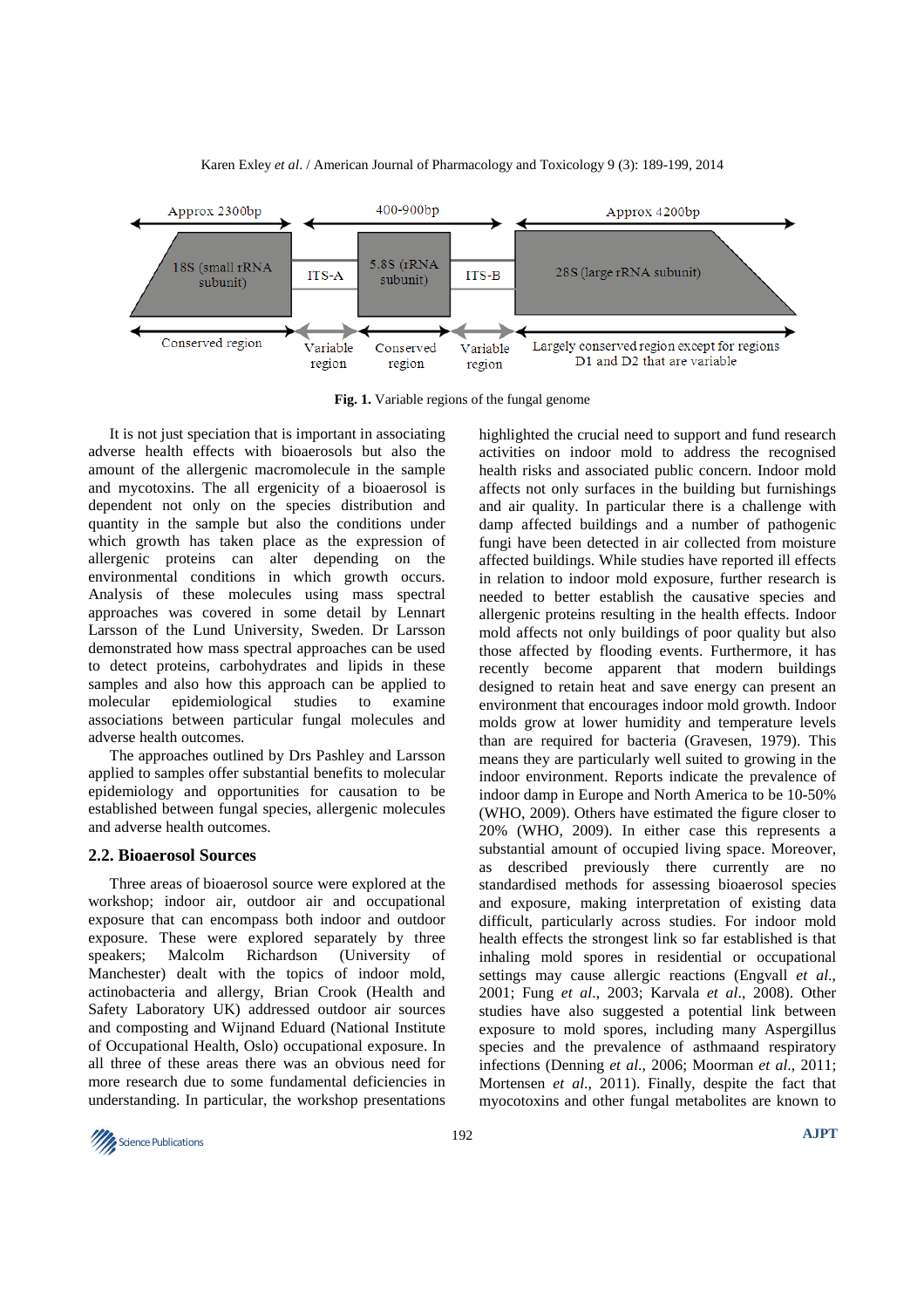be toxic, there is very little published information about whether these metabolites are responsible for the health effects reported by individuals in mold-damaged buildings. There is clearly a great deal more work that needs to be done in this area and quite urgently in relation to modern building design and the increasing occurrence of flooding events.

In recent years there has been a substantial increase in composting activity for organic waste driven by a need to reduce the amount of such waste being deposited in landfill sites. Speakers and participants at the workshop discussed the challenges and barriers to implementing policies and measures regarding bioaerosol emissions from composting sites. Bioaerosols generated from the handling and processing of composted organic material pose a potential health risk not only to the workers, but also to nearby residents (see section 3, 'health effects of bioaerosols'). There exists considerable uncertainty over exposures to bioaerosols from composting both for workers and the public and therefore difficulties in decision making to manage any risk. Part of this uncertainty stems from an overall lack of understanding associated with the difficulties mentioned above in the identification and quantification of fungal species. This has caused difficulties in conducting some research, particularly molecular epidemiological research, on the health effects of compost bioaerosols.

In addition to the diversity of organisms there is a further challenge of secondary metabolites in the bioaerosols emitted from composting facilities and the diversity of the expression of allergenic proteins in the same fungal species that may differ depending on the growing environment. Moreover all sites are different and have to be assessed individually. The concentration and composition of bioaerosols emitted from composting sites will depend on a number of site specific factors, such as the type of waste, scale of operation, the design of composting facility (indoors or outdoors) as well as the stage in the composting process. These factors have generally not been taken into consideration when undertaking the risk assessment of facilities and more research is urgently required to address these needs and assess the risk to health to workers and those living in the vicinity of these facilities. There was interest among many of the participants to develop a source inventory database of bioaerosols, similar to that developed for air pollutant emissions by the United States (US) Environmental Protection Agency (EPA). It was felt that such a database could assist in the determination of bioaerosol risk from all sources.

### **2.3. Health Effects of Bioaerosols**

The health effects of bioaerosols were addressed by Debbie Jarvis (Imperial College) and Sherwood Berge (Birmingham Heartlands Hospital). Adverse health effects can be caused by many of the biological species found in bioaerosols. The most common effects are respiratory symptoms including wheeze, dyspnoea, exacerbations of asthma and induction of respiratory disease, sensitisation, allergic rhinitis and rare conditions such as allergic alveoli is and hypersensitivity pneumonitis (WHO, 2009). Referring to the WHO report of 2009 Professor Jarvis made the important point that there is sufficient epidemiological evidence to conclude an association between indoor mold and asthma but not enough to prove causation. Epidemiological intervention studies indicate that dampness and associated indoor mold exacerbate asthma in children (Mendell *et al*., 2011). Professor Burge addressed the adverse health effects of bioaerosol exposure in occupational settings including sick building syndrome, metalworking and refuse workers. The highest incidence of asthma associated with occupational exposure has to date been in metal workers and was correlated with a change in composition of the metal working fluid from an oil-based solution to a water-in-oil emulsion that encouraged bioaerosols. Whilst demonstrating a positive association, the causal organism has yet to be identified. Professor Burge made the point that the lack of facilities in clinical laboratories for the detection of non-pathogenic organisms makes the molecular epidemiology and analysis of patient samples for allergenic species challenging.

For some bioaerosols the health related effect is not allergenic but resembles influenza-like illnesses, for example, Legionnaires' disease, a potentially fatal form of pneumonia caused by legionella bacteria, spread via water droplets suspended in air often from enclosed water systems (Bennett *et al*., 2013) and Q fever, which starts as an influenza-like illness, caused by the bacterium *Coxiella burnetii*, widespread among livestock. A population outbreak can occur by inhalation of contaminated dust or contact with infected tissues, such an outbreak occurred in the Netherlands from 2007-2010 due to infected goats on a farm (Van der Hoek *et al*., 2012).

After metal workers the occupational setting most associated with bioaerosol induced allergenic adverse health effects is farming. The norwegian farmers study found acute symptoms such as eye and nasal irritation were associated with occupational exposure to

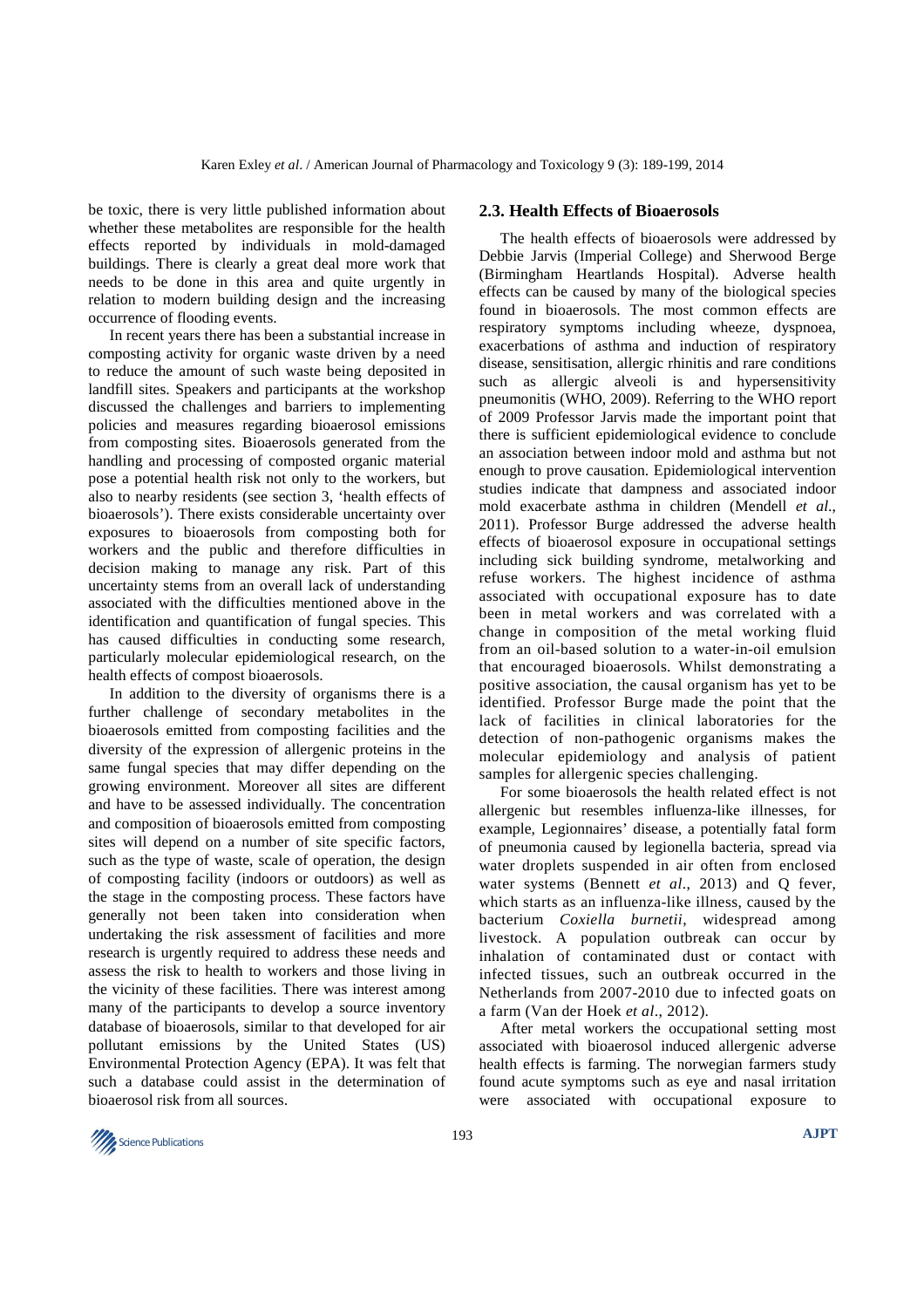endotoxins and fungal spores; chronic exposures from fungal spores and ammonia were associated with nonatopic asthma and many bioaerosol agents were found to be associated with chronic bronchitis and effects on lung function (Eduard *et al*., 2001; 2009). Brian Crook (Health and Safety Laboratory) summarised the main components of bioaerosols at commercial composting sites from bacteria (mainly Gram-negative), fungi (mainly Aspergillus fumigatus), end toxins and parasitic protozoa with potential health effects such as those described above for individuals working at these sites but noted that individuals not occupationally exposed were less likely to be at risk (Domingo and Nadal, 2009). In the UK, the environment agency is responsible for regulation of these sites and notes that there is currently limited research on the health effects for the local communities living near composting site. However the consensus from various studies is that bioaerosols from composting activities decline rapidly within the first 100 metres from a site and generally decline to background levels within 250 metres (EA, 2010).

Evidence suggests that indoor mold is associated with respiratory symptoms such as increased asthma development and exacerbation, dyspnoea, wheeze and respiratory infections (Tonge *et al*., 2013). During the workshop, Malcolm Richardson (University of Manchester) explained how inhalation of spores and toxic volatile metabolites, produced by filamentous fungi, action bacteria and thermoactinomycetes leads to irritation and non-specific symptoms in sensitive persons. Exposure during infancy to specific molds associated with damp has been associated with childhood asthma at seven years of age (Reponen *et al*., 2012). Whereas, more general increased microbial exposure early in life might be considered protective as studies have shown children who experienced a range of microbial exposures have lower prevalence of asthma and atopy (Douwes *et al*., 2006; Ege *et al*., 2011).

Despite the information from occupational and indoor studies, fundamental questions still remain with regards to the health effects of bioaerosols. Attendees agreed that there is insufficient knowledge about health risks associated with specific species and the variation in human health responses. Those who are at risk from developing health effects after bioaerosol exposures include those with pre-existing respiratory disease, children, the elderly and those with impaired immune systems. However there is wide variability in individual susceptibility to bioaerosol exposure. To understand this variability more needs to be understood about the penetration of the bioaerosols in the human respiratory

tract, the immune response and how genetic variation may influence an individual's response.

In order to understand the incidence of adverse health outcomes associated with bioaerosols we need to be able to relate the health response to exposure. The development of standardised, objective measure of exposure and effect are required. These should be easy to operate, cheap, high throughput and suitable for use in large scale epidemiological studies. Biological sampling, such as, skin prick and blood sample tests for markers of immunity (IgG/IgE or CD14), or even the use of less invasive samples such as tears to measure immunological responses need to be developed and validated.

Epidemiological studies also need to be designed to include qualitative and quantitative measures of multiple bioaerosol agents so that data can be collected on exposures and responses to assist with risk assessment, to guide treatment and to enable cost-benefit analysis for the development of policy for prevention and remediation. Such practical actions are well established for indoor air but more research is needed to address outdoor air exposures.

## **2.4. Extreme Events, Risk Assessment and Mediation**

Climate change is expected to cause more frequent occurrences of extreme weather events such as increases in flooding, thunderstorms and temperature rises. These events are likely to lead to changes in bioaerosol type as the environmental conditions impact the growth of species differently and their expression of allergenic macromolecules. Therefore these events could result in new pollen and fungi sensitizations causing an increase in cases of respiratory allergy (Kennedy and Smith, 2012). For example flooded properties, once the waters have receded, present an ideal environment especially in warmer climates for increased indoor mold growth. For example studies of homes undergoing renovation after hurricane Katrina showed high levels of *Penicillium*, *Aspergillus* and *Paecilomyces* (Chew *et al*., 2006).

Increases in temperature may encourage the growth of different plants species including those known to have allergenic properties, for example, varieties of ragweed, which are associated with increased prevalence of allergic reactions and asthma. Earlier and longer pollination seasons are also likely to occur causing more pollen to be produced and released over longer periods increasing the duration of symptoms for sufferers (Kennedy and Smith, 2012). Extreme weather events, particularly thunderstorms, can induce severe asthma

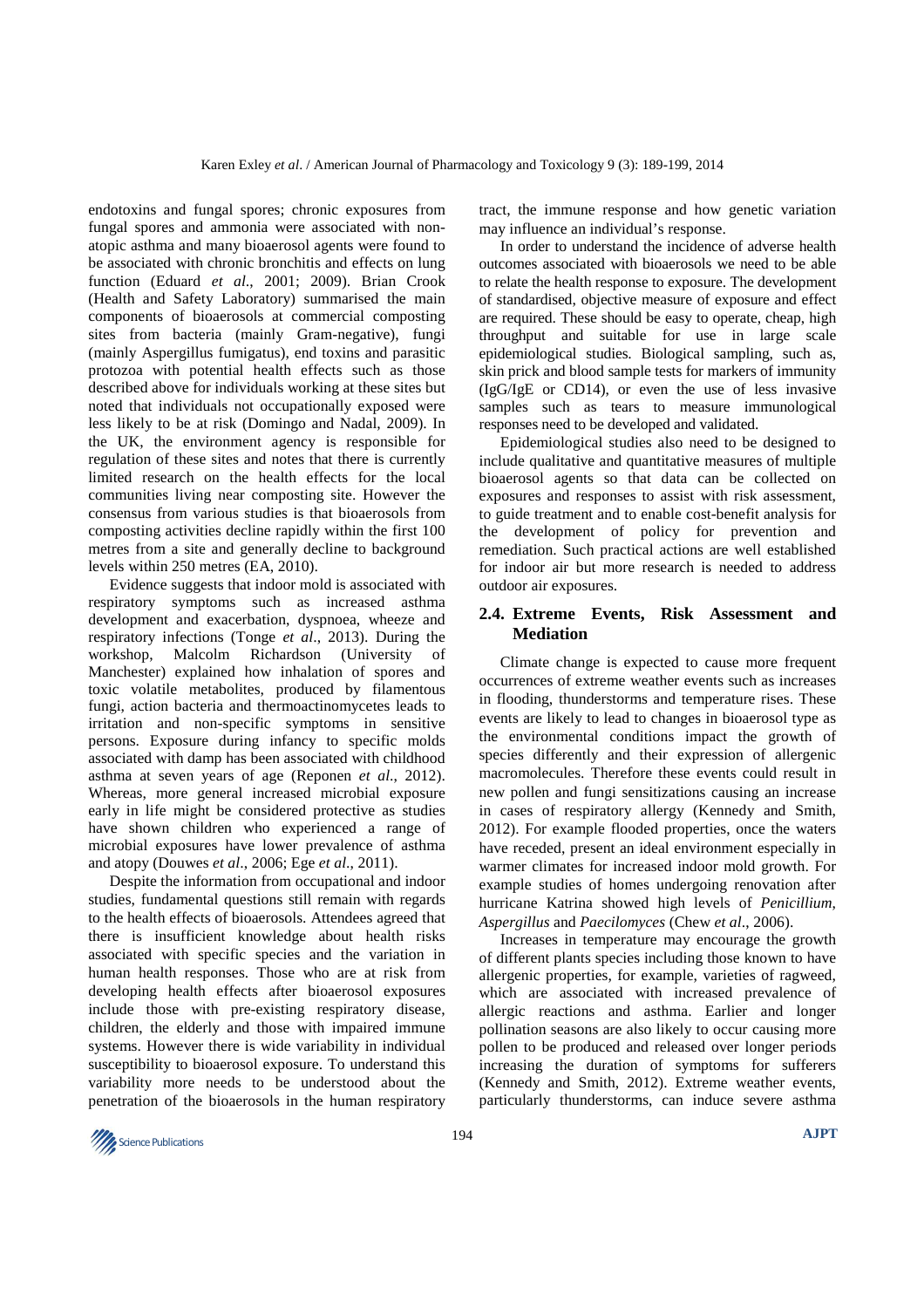attacks in a subgroup of asthmatics (D'Amato *et al*., 2005). This may, in part, be explained by the close temporal association between the arrival of a thunderstorm, a rise in airborne pollen concentrations and the onset of asthmatic symptoms (Marks *et al*., 2001). There is also the possibility that pollen grains in the humid conditions of the thunderstorm rupture leading to a greater release of their cytoplasmic content which contain the allergenic proteins (D'Amato *et al*., 2005).

Particulate Matter (PM), Ozone  $(O_3)$  and other air pollutants are associated with effects on respiratory health (as well as on cardiovascular health) and exposure to both air pollutants and pollen may exacerbate respiratory symptoms of allergy. Gennaro D'Amato (University of Naples) explained that binding of air pollutants to pollen grains, or other plant-based allergens, can initiate airway inflammatory events, that may lead toincreased airway permeability and increased airway responsiveness to bioaerosols (D'Amato *et al*., 2005; 2011). If the air quality monitoring networks were linked with an extended and improved national pollen network to monitor the changes in pollen type and count, our exposure assessment of these types of interactions would be enhanced.

#### **2.5. Bioaerosol Dispersion and Modelling**

Three speakers, Jon West (Rothamsted Research), Carsten Ambelas Skjøth (National Pollen and Areobiology Research Unit, University of Worcester) and Ian Hall (Health Protection Agency) addressed modelling and dispersion of bioaerosols. In a risk assessment of adverse health outcomes attributable to bioaerosols an accurate measure of exposure is required. This will encompass both effective sampling and analysis, both of which are challenges as articulated above. In addition to this, however, a necessity is to understand how a bioaerosol is dispersed under different weather conditions from an area source.

The physics governing the dispersion and transport of bioaerosols is similar to that of other aerosol types. Dr Skjøth explained that the main factors that determine dispersion of aerosols from a point source are horizontal wind speed and vertical mixing due to atmospheric turbulence. Bioaerosols are removed from the atmosphere through both dry and wet deposition. Dry deposition is a function of density, shape and size of the bioaerosol (Aylor, 2003). Larger bioaerosols preferentially deposit due to higher settling velocities. Wet deposition occurs 'below cloud' where the bioaerosol is caught by impaction with a falling hydrometeor (rain, hail, snow) or 'in cloud' where the

bioaerosol either acts as a cloud condensation nucleus or ice nucleus thereby forming a new hydrometeor. Below cloud wet deposition rates increase with bioaerosol size, whilst in cloud wet deposition rates are more complicated depending on a combination of bioaerosol size and composition (Seinfeld and Pandis, 2012). The detailed microphysics of bioaerosol cloud interactions ispoorly understood (Griffiths *et al*., 2012; Morris *et al*., 2011). Clouds can also affect bioaerosol dispersion by suppressing insolation and hence reduce the mixing in the boundary layer. The re-suspension of ground deposited bioaerosols is possible through mechanical action such as strong winds and road traffic induced turbulence. However there has been little research undertaken which assesses this route of bioaerosol dispersion. The relative efficiency of these different processes is critically dependent upon the size of individual organisms, or the particles to which they are attached. Bacteria (ca 1  $\mu$ m diameter) and viruses (<1 µm diameter) typically have quite long atmospheric lifetimes, potentially of days, while whole pollen grains (typically  $>10 \mu$ m diameter) are mostly subject to rapid removal, with fungal spores (ca 5-15 µm diameter) behaving in an intermediate fashion.

The particle size, shape and morphology of bioaerosols are not static within the atmosphere. Many bioaerosols are hygroscopic, in that their water content is dependent upon the relative humidity. The typically large size of some bioaerosols and hence higher deposition rates, generally results in the majority of bioaerosols depositing close to their sources. Field measurements of the bioaerosol release from large composting facilities show that the bioaerosol concentration typically falls to background levels within 250m of the composting site as a result of dispersion and deposition (Swan *et al*., 2003). However attendees noted that long range transport of bioaerosols does occur and can be crucially important to the dispersion of pathogens on the global and continental scales (Brown *et al*., 2002). Modelling studies have shown that bioaerosol concentrations typically have local or regional sources, but intermittently long distance transport from more remote regions can provide significant enhancements to the concentration. Dr Skjøth presented the example of the concentration of *Alternaria* spores measured in Copenhagen which were shown to result from local crop harvesting in Denmark and more distant regions (Skjøth *et al*., 2012). Various models exist which can be used to predict the dispersion of bioaerosols. The major difficulty in the use of atmospheric chemistry transport models is correctly describing complex source functions (see section 2)

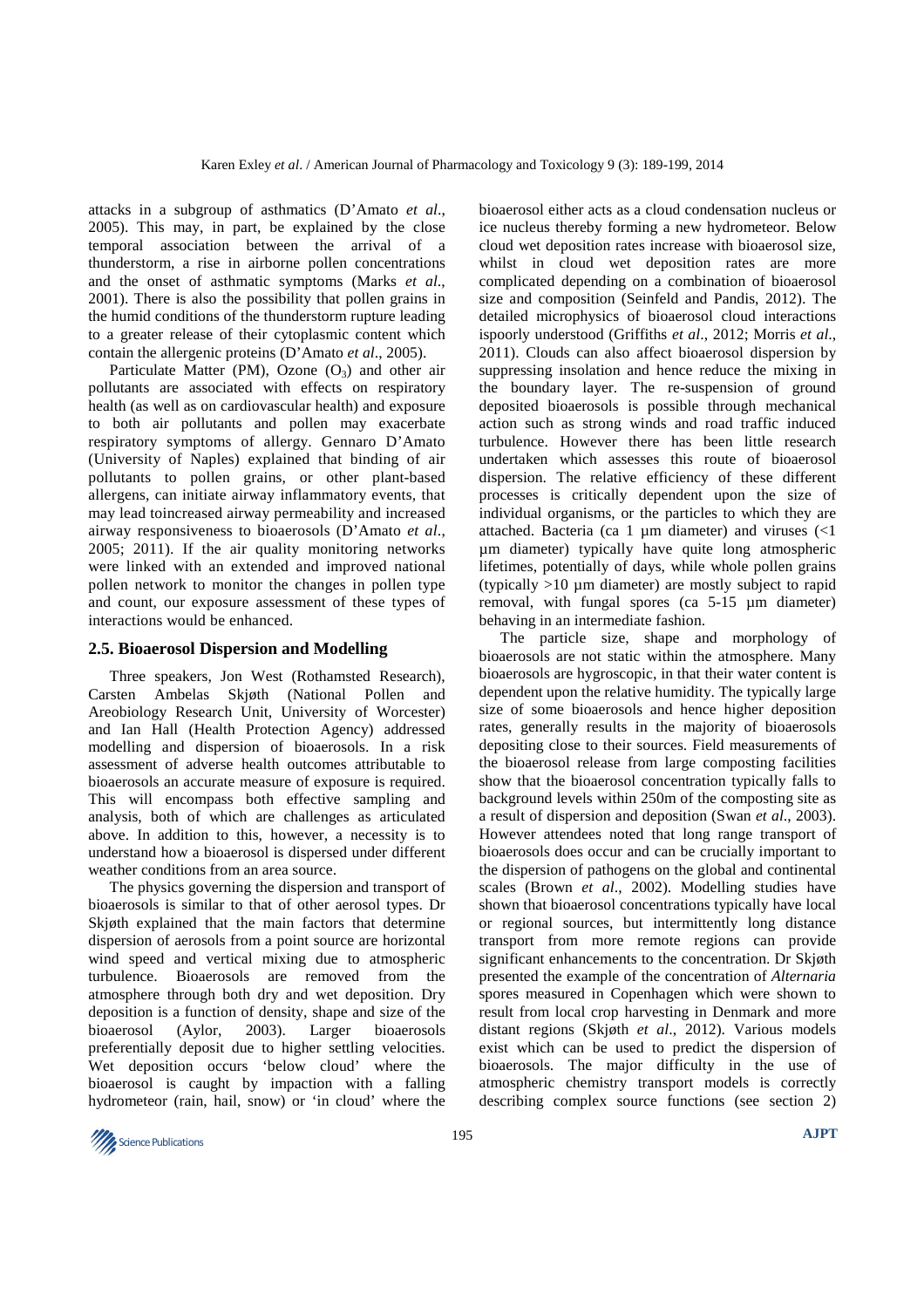which are highly heterogeneous both spatially and temporally (Jones *et al*., 2004). Future modelling capabilities require information on how bioaerosol source functions adapt to changing climates and global warming (Harrison *et al*., 2005). Moreover if bioaerosols interact with living creatures via inhalation then the dispersion of the bioaerosol within the respiratory system also needs to be considered. The respiratory system can efficiently filter various aerosol sizes through impaction and diffusion (Van Ertbruggen *et al*., 2005).

To generate more confidence in the modelling of bioaerosols more field and modelling inter-comparison studies are required. Tracer release measurements would be useful to quantify local point source dynamics, especially if reliable molecular markers could be identified. It is possible that existing data sets of nonbiological materials could be used as bioaerosol surrogates for understanding the dispersal mechanisms. Improved modelling will also allow for better placement of sampling sites and networks.

## **3. CONCLUSIONS AND OUTCOMES**

Following the formal presentations four breakout sessions were held at which the most pressing requirements for new and further research were discussed; two particular areas of need were identified. First; to improve the speed, accuracy and reproducibility of bioaerosol sampling and detection methods, using molecular approaches. These methodologies must show major advances over culture based approaches which have limited species coverage and only detect viable organisms. Furthermore, these methods should be designed within the context of application in molecular epidemiological studies where the data generated can be correlated with health outcomes. These molecular epidemiological methods also need to be combined with dispersion modelling so better predictions can be made of the health impacts of bioaerosols whose source may lie some distance away from the sensitive receptor. This knowledge could then be applied, for example, in the determination of the minimum distance appropriate for the separation of bioaerosol generating facilities from residential areas. The studies should also lead on to intervention analyses to determine those measures that are likely to have the most impact in reducing the incidence of allergenic respiratory disease associated with bioaerosol exposure. Secondly, a greater understanding of particulate air pollution and bioaerosol interaction is required to determine whether the combination of these factors has a greater impact on the development or incidence of allergies. These meeting

outcomes were sub-sequentially captured in a research call from the National Environment Research Council; Environmental Microbiology and Health with a total value for bioaerosol research in these two areas of \$4.4 million (£2.6 million). Projects awarded under this scheme are due to commence in April 2015. The specificity of this funding call to the particular areas of need identified from this workshop is testament to the quality of the workshop and the input from participants.

#### **4. ACKNOWLEDGMENTS**

This workshop was funded by the Natural Environmental Research Council (NERC; of Polaris House, North Star Avenue, Swindon, SN2 1EU, UK) and Health Protection Agency (of Chilton, Didcot, Oxon, OX11 0RQ, UK). We thank Ms Alison Gowers for her very helpful comments and suggestions during the planning of the meeting.

### **5. REFERENCES**

- Andersen, B., J.C. Frisvad, I. Sondergaard, I.S. Rasmussen and L.S. Larsen, 2011. Associations between fungal species and water-damaged building materials. Applied Environ. Microbiol., 77: 4180- 4188. DOI: 10.1128/AEM.02513-10
- Aylor, D.E., 2003. Rate of dehydration of corn (Zea mays L.) pollen in the air. J. Exp. Botany, 54: 2307- 2312. DOI: 10.1093/jxb/erg242
- Bennett, E., M. Ashton, N. Calvert, J. Chaloner and R.N. Gent *et al*., 2013. Barrow-in-Furness: A large community legionellosis outbreak in the UK. Epidemiol. Infect., 142: 1763-1777. DOI: 10.1017/s0950268813002483
- Bertolini, V., I. Gandolfi, R. Ambrosini, G. Bestetti and A. Franzetti *et al*., 2013. Temporal variability and effect of environmental variables on airborne bacterial communities in an urban area of Northern Italy. Applied Microbiol. Biotechnol., 97: 6561- 6570. DOI: 10.1007/s00253-012-4450-0
- Brodie, E.L., T.Z. DeSantis, J.P. Parker, I.X. Zubietta and G.L. Andersen *et al*., 2007. Urban aerosols harbor diverse and dynamic bacterial populations. Proceedings of the National Academy of Sciences of the United States of America, (USA' 07), University of California, Berkeley, pp: 299-304. DOI: 10.1073/pnas.0608255104
- Brown, J.K. and M.S. Hovmoller, 2002. Aerial dispersal of pathogens on the global and continental scales and its impact on plant disease. Science, 297: 537- 541. DOI: 10.1126/science.1072678

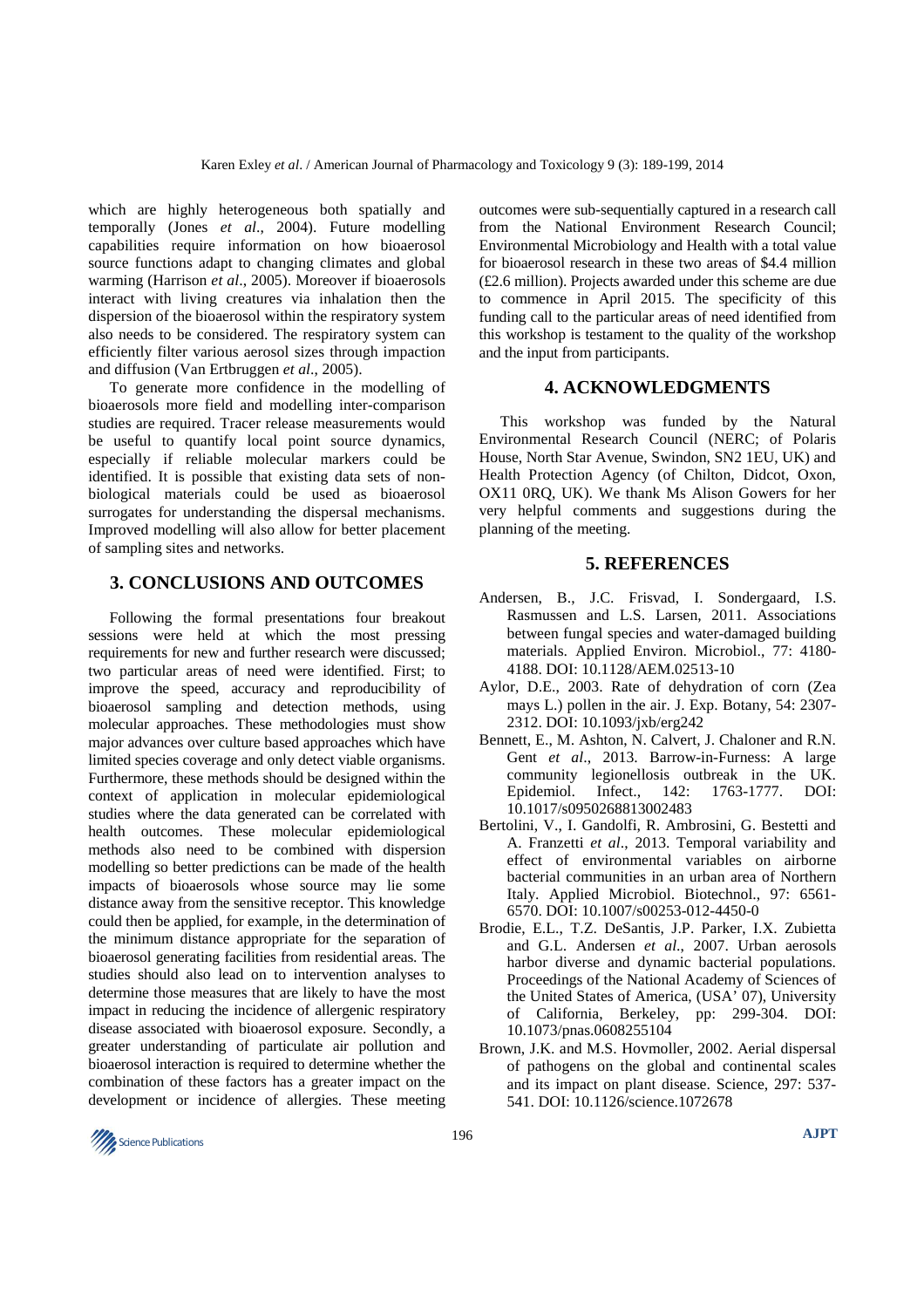- Brown, S.P., M.A. Callaham, A.K. Oliver and A. Jumpponen, 2013. Deep Ion torrent sequencing identifies soil fungal community shifts after frequent prescribed fires in a southeastern US forest ecosystem. FEMS Microbiol. Ecol., 86: 557-566. DOI: 10.1111/1574-6941.12181
- Chew, G.L., J. Wilson, F.A. Rabito, F. Grimsley and R.L. Morley *et al*., 2006. Mold and endotoxin levels in the aftermath of Hurricane Katrina: A pilot project of homes in New Orleans undergoing renovation. Environ. Health Perspect., 114: 1883- 1889. DOI: 10.1289/ehp.9258
- D'Amato, G., C.E. Baena-Cagnani, L. Cecchi, I. Annesi-Maesano and W.G. Canonica *et al*., 2013. Climate change, air pollution and extreme events leading to increasing prevalence of allergic respiratory diseases. Multidiscip Respir Med., 8: 12-12. DOI: 10.1186/2049-6958-8-12
- D'Amato, G., G. Liccardi, M. D'Amato and S. Holgate, 2005. Environmental risk factors and allergic bronchial asthma. Clin. Exp. Allergy, 35: 1113- 1124. DOI: 10.1111/j.1365-2222.2005.02328.x
- D'Amato, G., M. Rottem, R. Dahl, M. Blaiss and I. Annesi-Maesano, 2011. Climate change, migration and allergic respiratory diseases: An update for the allergist. World Allergy Organ J., 4: 120-125. DOI: 10.1097/WOX.0b013e3182260a57
- Denning, D.W., B.R. O'Driscoll, C.M. Hogaboam, P. Bowyer and R.M. Niven, 2006. The link between fungi and severe asthma: A summary of the evidence. Eur. Respiratory J., 27: 615-626. DOI: 10.1183/09031936.06.00074705
- Domingo, J.L. and M. Nadal, 2009. Domestic waste composting facilities: A review of human health risks. Environ. Int., 35: 382-389. DOI: 10.1016/j.envint.2008.07.004
- Douwes, J., R. van Strien, G. Doekes, J. Smit and B. Brunekreef *et al*., 2006. Does early indoor microbial exposure reduce the risk of asthma? The prevention and incidence of asthma and mite allergy birth cohort study. J. Allergy Clin. Immunol., 117: 1067- 1073. DOI: 10.1016/j.jaci.2006.02.002
- EA, 2010. Composting and potential health effects from bioaerosols: Our interim guidance for permit applications. Position Statement*.*
- Eduard, W., J. Douwes, R. Mehl, D. Heederik and E. Melbostad, 2001. Short term exposure to airborne microbial agents during farm work: Exposureresponse relations with eye and respiratory symptoms. Occup. Environ. Med., 58: 113-118. DOI: 10.1136/oem.58.2.113
- Eduard, W., N. Pearce and J. Douwes, 2009. Chronic bronchitis, COPD and lung function in farmers: The role of biological agents. Chest, 136: 716-725. DOI: 10.1378/chest.08-2192
- Ege, M.J., M. Mayer, A.C. Normand, J. Genuneit and G.T.S. Group *et al*., 2011. Exposure to environmental microorganisms and childhood asthma. N Engl. J. Med., 364: 701-709. DOI: 10.1056/NEJMoa1007302
- Engvall, K., C. Norrby and D. Norback, 2001. Asthma symptoms in relation to building dampness and odour in older multifamily houses in Stockholm. Int. J. Tuberculosis Lung Dis., 5: 468-477. PMID: 11336279.
- Fierer, N., Z. Liu, M. Rodriguez-Hernandez, R. Knight and M.T. Hernandez *et al*., 2008. Short-term temporal variability in airborne bacterial and fungal populations. Applied Environ. Microbiol., 74: 200- 207. DOI: 10.1128/AEM.01467-07
- Fung, F. and W.G. Hughson, 2003. Health effects of indoor fungal bioaerosol exposure. Applied Occupat. Environ. Hygiene, 18: 535-544. DOI: 10.1080/10473220301451
- Gandolfi, I., V. Bertolini, R. Ambrosini, G. Bestetti and A. Franzetti, 2013. Unravelling the bacterial diversity in the atmosphere. Applied Microbiol. Biotechnol., 97: 4727-4736. DOI: 10.1007/s00253-013-4901-2
- Gioulekas, D., C. Balafoutis, A. Damialis, D. Papakosta and D. Patakas *et al*., 2004. Fifteen years' record of airborne allergenic pollen and meteorological parameters in Thessaloniki, Greece. Int. J. Biometeorol., 48: 128-136. DOI: 10.1007/s00484-003-0190-2
- Gravesen, S., 1979. Fungi as a cause of allergic disease. Allergy, 34: 135-154. DOI: 10.1111/j.1398- 9995.1979.tb01562.x
- Griffiths, P.T., J.S. Borlace, P.J. Gallimore, M. Kalberer and F.D. Pope *et al*., 2012. Hygroscopic growth and cloud activation of pollen: A laboratory and modelling study. Atmospheric Sci. Lett., 13: 289- 295. DOI: 10.1002/asl.397
- Harrison, R.M., A.M. Jones, P.D. Biggins, N. Pomeroy and A. Beswick *et al*., 2005. Climate factors influencing bacterial count in background air samples. Int. J. Biometeorol., 49: 167-178. DOI: 10.1007/s00484-004-0225-3
- Janda, J.M. and S.L. Abbott, 2007. 16S rRNA gene sequencing for bacterial identification in the diagnostic laboratory: Pluses, perils and pitfalls. J. Clin. Microbiol., 45: 2761-2764. DOI: 10.1128/JCM.01228-07
- Jones, A.M. and R.M. Harrison, 2004. The effects of meteorological factors on atmospheric bioaerosol concentrations--a review. Sci. Total Environ., 326: 151-180. DOI: 10.1016/j.scitotenv.2003.11.021

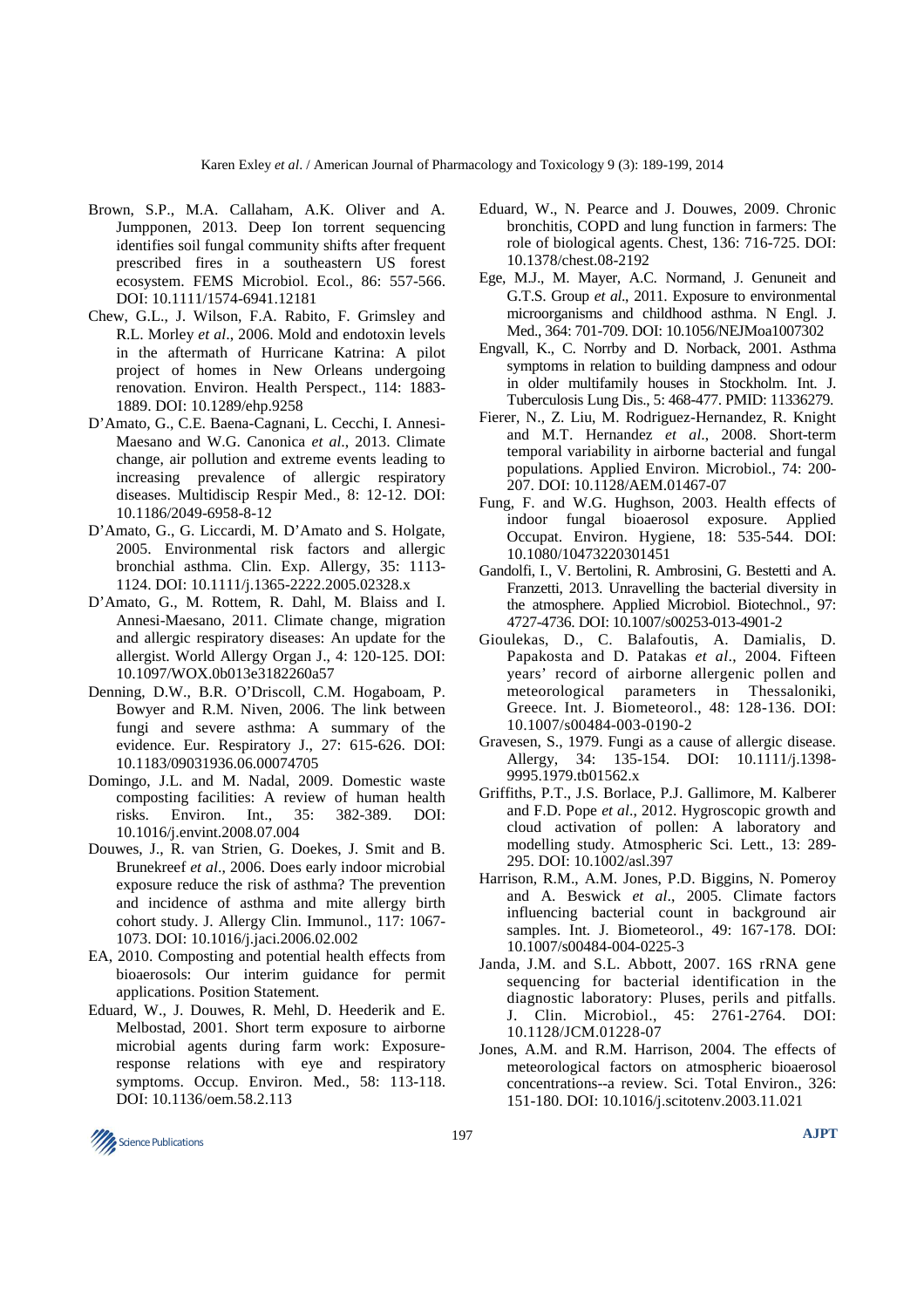- Karvala, K., H. Nordman, R. Luukkonen, E. Nykyri and E. Toskala *et al*., 2008. Occupational rhinitis in damp and moldy workplaces. Am. J. Rhinol., 22: 457-462. DOI: 10.2500/ajr.2008.22.3209
- Kennedy, R. and M. Smith, 2012. Climate Change Predictions and Aeroallergens Associated with Pollen Grains and Fungal Spores and Potential Impacts on Human Health. In: Health Effects of Climate Change, Vardoulakis, S. and C. Heaviside, (Eds.).
- Lee, S.H., H.J. Lee, S.J. Kim, H.M. Lee and Y.P. Kim *et al*., 2010. Identification of airborne bacterial and fungal community structures in an urban area by T-RFLP analysis and quantitative real-time PCR. Sci. Total Environ., 408: 1349-1357. DOI: 10.1016/j.scitotenv.2009.10.061
- Lindahl, B.D., R.H. Nilsson, L. Tedersoo, K. Abarenkov and H. Kauserud *et al*., 2013. Fungal community analysis by high-throughput sequencing of amplified markers--a user's guide. New Phytol., 199: 288-299. DOI: 10.1111/nph.12243
- Marks, G.B., J.R. Colquhoun, S.T. Girgis, M.H. Koski and N.G. Car *et al*., 2001. Thunderstorm outflows preceding epidemics of asthma during spring and summer. Thorax, 56: 468-471. DOI: 10.1136/thorax.56.6.468
- Mendell, M.J., A.G. Mirer, K. Cheung, M. Tong and J. Douwes, 2011. Respiratory and allergic health effects of dampness, mold and dampness-related agents: A review of the epidemiologic evidence. Environ. Health Perspect, 119: 748-756. DOI: 10.1289/ehp.1002410
- Moorman, J.E., H. Zahran, B.I. Truman, M.T. Molla C. Centers *et al*., 2011. Current asthma prevalence-United States, 2006-2008. MMWR: Surveill. Summ., 14: 84-86. PMID: 21430629.
- Morris, C.E., D.C. Sands, M. Bardin, R. Jaenicke and R. Psenner, 2011. Microbiology and atmospheric processes: Research challenges concerning the impact of airborne micro-organisms on the atmosphere and climate. Biogeosciences, 8: 17- 25. DOI: 10.5194/bg-8-17-2011
- Mortensen, K.L., R.H. Jensen, H.K. Johansen, M. Skov and M.C. Arendrup *et al*., 2011. Aspergillus species and other molds in respiratory samples from patients with cystic fibrosis: A laboratory-based study with focus on Aspergillus fumigatus azole resistance. J. Clin. Microbiol., 49: 2243-2251. DOI: 10.1128/JCM.00213-11
- Pashley, C.H., A. Fairs, R.C. Free and A.J. Wardlaw, 2012. DNA analysis of outdoor air reveals a high degree of fungal diversity, temporal variability and genera not seen by spore morphology. Fungal Biol., 116: 214-224. DOI: 10.1016/j.funbio.2011.11.004
- Polizzi, V., B. Delmulle, A. Adams, A. Moretti and S. De Saeger, 2009. JEM Spotlight: Fungi, mycotoxins and microbial volatile organic compounds in mouldy interiors from water-damaged buildings. J. Environ. Monitor., 11: 1849-1858. DOI: 10.1039/b906856b
- Reponen, T., J. Lockey, D.I. Bernstein, S.J. Vesper and G. LeMasters *et al*., 2012. Infant origins of childhood asthma associated with specific molds. J. Allergy Clin. Immunol., 130: 639-644. DOI: 10.1016/j.jaci.2012.05.030
- Robertson, C.E., L.K. Baumgartner, J.K. Harris, K.L. Peterson and N.R. Pace *et al*., 2013. Cultureindependent analysis of aerosol microbiology in a metropolitan subway system. Applied Environ. Microbiol., 79: 3485-3493. DOI: 10.1128/AEM.00331-13
- Seifert, K.A. and W. Gams, 2011. The genera of Hyphomycetes-2011 update. Persoonia, 27: 119- 129. DOI: 10.3767/003158511X617435
- Seinfeld, J.H. and S.N. Pandis, 2012. Atmospheric Chemistry and Physics: From Air Pollution to Climate Change. 2nd Edn., John Wiley and Sons, Hoboken, ISBN-10: 111859150X, pp: 1232.
- Skjøth, C.A., J. Sommer, L. Frederiksen and U.G. Karlson, 2012. Crop harvest in Denmark and Central Europe contributes to the local load of airborne *Alternaria* spore concentrations in Copenhagen. Atmospheric Chem. Phys., 12: 11107-11123. DOI: 10.5194/acp-12-11107-2012
- Swan, J.R.M., A. Kelsey, B. Crook and E.J. Gilbert, 2003. Occupational and Environmental Exposure to Bioaerosols from Composts and Potential Health Effects: A Critical Review of Published Data. 1st Edn., Health and Safety Laboratory, Sudbury, pp: 106.
- Tonge, D.P., J.D. Tugwood, J. Kelsall and T.W. Gant, 2013. The role of microRNAs in the pathogenesis of MMPi-induced skin fibrodysplasia. BMC Genomics, 14: 338-338. DOI: 10.1186/1471-2164-14-338
- Van der Hoek, W., G. Morroy, N.H. Renders, P.C. Wever and P.M. Schneeberger *et al*., 2012. Epidemic Q fever in humans in the Netherlands. Adv. Exp. Med. Biol., 984: 329-364. DOI: 10.1007/978-94-007-4315-1\_17